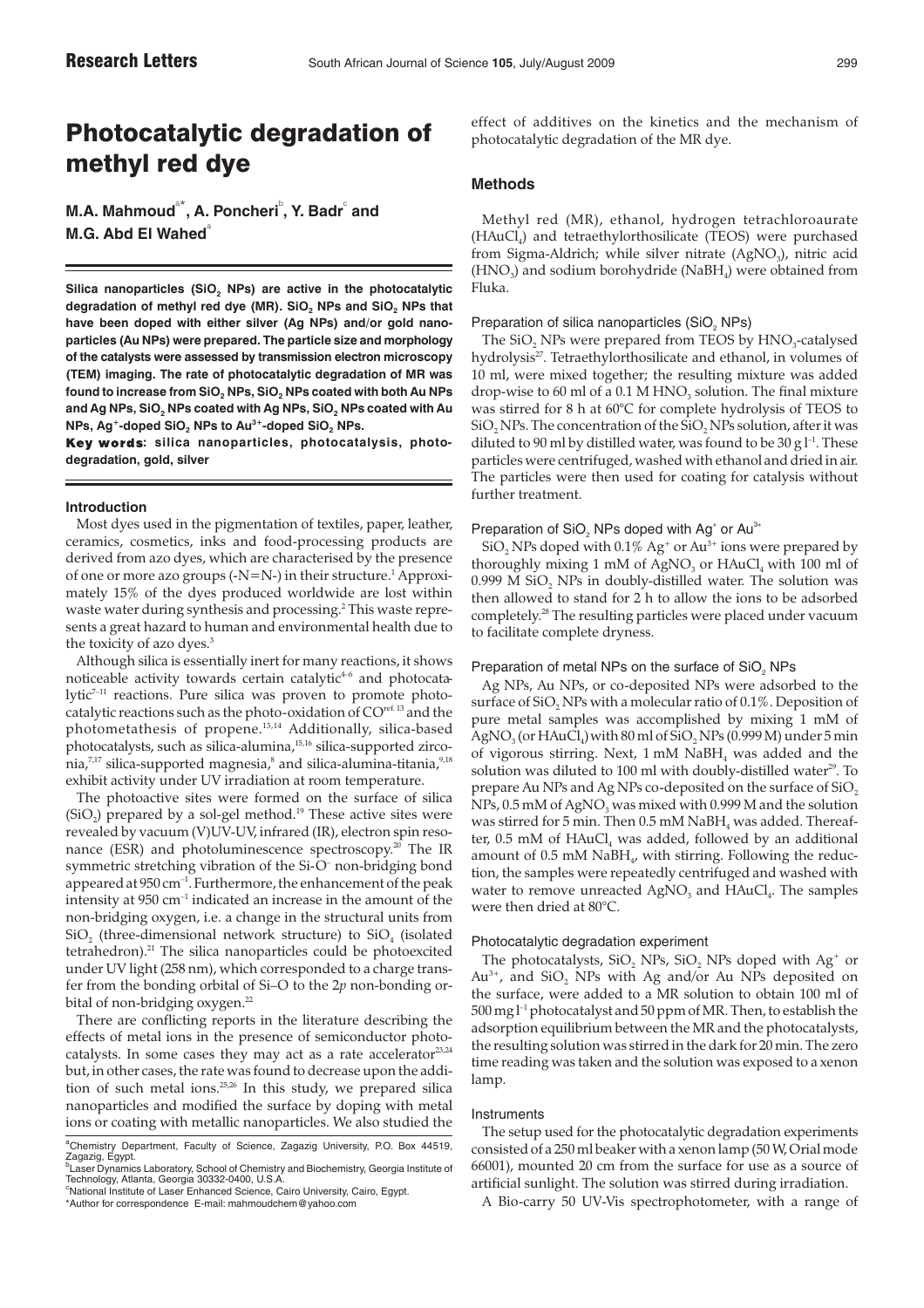

Fig. 1. Transmission electron microscopy images of (A) SiO<sub>2</sub> NPs, (B) Ag NPs deposited on the surface of SiO<sub>2</sub> NPs and (C) Au NPs deposited on the surface of SiO<sub>2</sub> NPs.

190–1100 nm, was used to measure the absorption spectra of MR as a function of irradiation time. Transmission electron microscopy (TEM) (JEOL) was used to determine the particle size and morphology. Transmission electron microscopy images were taken by drying a drop of colloidal photocatalyst on a surface of a copper-coated carbon grid. Particle size and distribution were obtained from the 150 particles within the TEM image that were enlarged and measured.

The MR dye has an absorption maximum at 522 nm (pH  $\sim$ 4) and its concentration can be determined optically with the aid of a calibration curve. The results revealed a linear relationship for all concentrations of the dye (i.e. Beer's law was obeyed).

### **Results and discussion**

Determination of the particle size of silica photocatalysts

The catalytic power of such particles is strongly correlated to particle size and distribution of sizes. This is because the particle's size has a great effect on the energy levels of the nano-photocatalyst. Consequently, to obtain a good understanding of the photocatalytic processes, the particle size, morphology, and size distribution should be studied. Figure 1 represents the TEM image of (a)  $SiO<sub>2</sub>$  NPs and (b) Ag NPs or (c) Au NPs deposited on the surface of  $SiO<sub>2</sub>$  NPs. The  $SiO<sub>2</sub>$  NPs were spherical with a large size distribution (15  $\pm$  8 nm). The Ag NPs and Au NPs deposited on the surface of  $SiO<sub>2</sub>$  NPs had an irregular shape due to the presence of particles. The size distributions were  $17 \pm 5$  nm and  $19 \pm 6$  nm for Ag NPs and Au NPs, respectively.

### Photocatalytic degradation of MR dye by SiO<sub>2</sub> NPs

The absorption band of MR dye was found to be centred at 522 nm. No change in the optical absorption peak intensity was observed in the presence or absence of  $SiO$ , NPs, for up to 10 h in the dark. Additionally, only a very small change in the intensity of the maximum absorption was observed after 120 min irradiation in the absence of SiO, NPs.

Figure 2 shows the absorption spectra of MR before and after exposure to the xenon lamp for different lengths of time. In the presence of SiO<sub>2</sub> NPs as a photocatalyst, the intensity of the peak was found to decrease with increasing irradiation time due to photocatalytic degradation of MR. In addition to the first peak, a second peak appeared at about 415 nm and increased with time for 50 min, after which it decreased. Complete bleaching of the solution was obtained after 120 min.

# Photocatalytic degradation of MR dye by Ag NPs and Au NPs deposited on the surface of SiO. NPs

The Ag NPs and Au NPs had a great effect on the catalytic properties of SiO<sub>2</sub> NPs. The photocatalytic degradation of MR was observed in the presence of Ag NPs and/or Au NPs deposited on the surface of SiO<sub>2</sub> NPs. The band corresponding to MR absorption was found to decrease with time in the case of both pure Ag NP- and pure Au NP-deposited  $SiO<sub>2</sub>$  NP samples. The rate of decay was sharper in the case of the Ag NPs. Both Ag NPs and Au NPs had rates of decay greater than pure  $SiO<sub>2</sub>$  NPs. The peak rate of decay of MR, in the case of co-deposited Au NPs and  $Ag$  NPs on SiO<sub>2</sub> NPs, lay between the rates of decay for pure Ag NPs and pure Au NPs. Complete discoloration took place after 70 min, 90 min and 75 min for Ag NPs, Au NPs, and Au NPs and Ag NPs co-deposited on SiO, NPs, respectively. It was found that the concentration of intermediate products was lower in the case of Au NPs compared to Ag NPs, but these products decreased after 35 min in both cases.

# Photocatalytic degradation of MR dye by SiO<sub>2</sub> NPs doped with  $Ag^*$  and  $Au^{3*}$  ions

The photocatalytic degradation of MR by  $SiO<sub>2</sub>NPs$  was found to be enhanced in the presence of  $Ag^*$  or  $Au^{3+}$  ions. The rate of MR degradation was found to be faster in Au<sup>3+</sup> doped SiO, NPs than when  $Ag^*$  was used. The colour of  $SiO<sub>2</sub>NPs$  became dark in the case of  $Ag^+$  and  $Au^{3+}$  ions. The amount of intermediate products was found to increase with time in the case of doping with  $Ag^+$  and  $Au^{3+}$  until 20 min and 5 min into the reaction, respectively; it then decreased until complete discoloration at 60 min and 13 min, respectively.

### Kinetics study of photocatalytic degradation

The Langmuir-Hinshelwood model<sup>30</sup> can be used to describe the relationship between the rates of the photocatalytic degradation of dye in the presence of  $SiO<sub>2</sub>NPs$  as a function of irradiation time. The rate equation is used in the form:<sup>31</sup>



**Fig. 2**. The absorption spectra of methyl red after photocatalytic degradation by SiO. NPs and irradiation for different durations.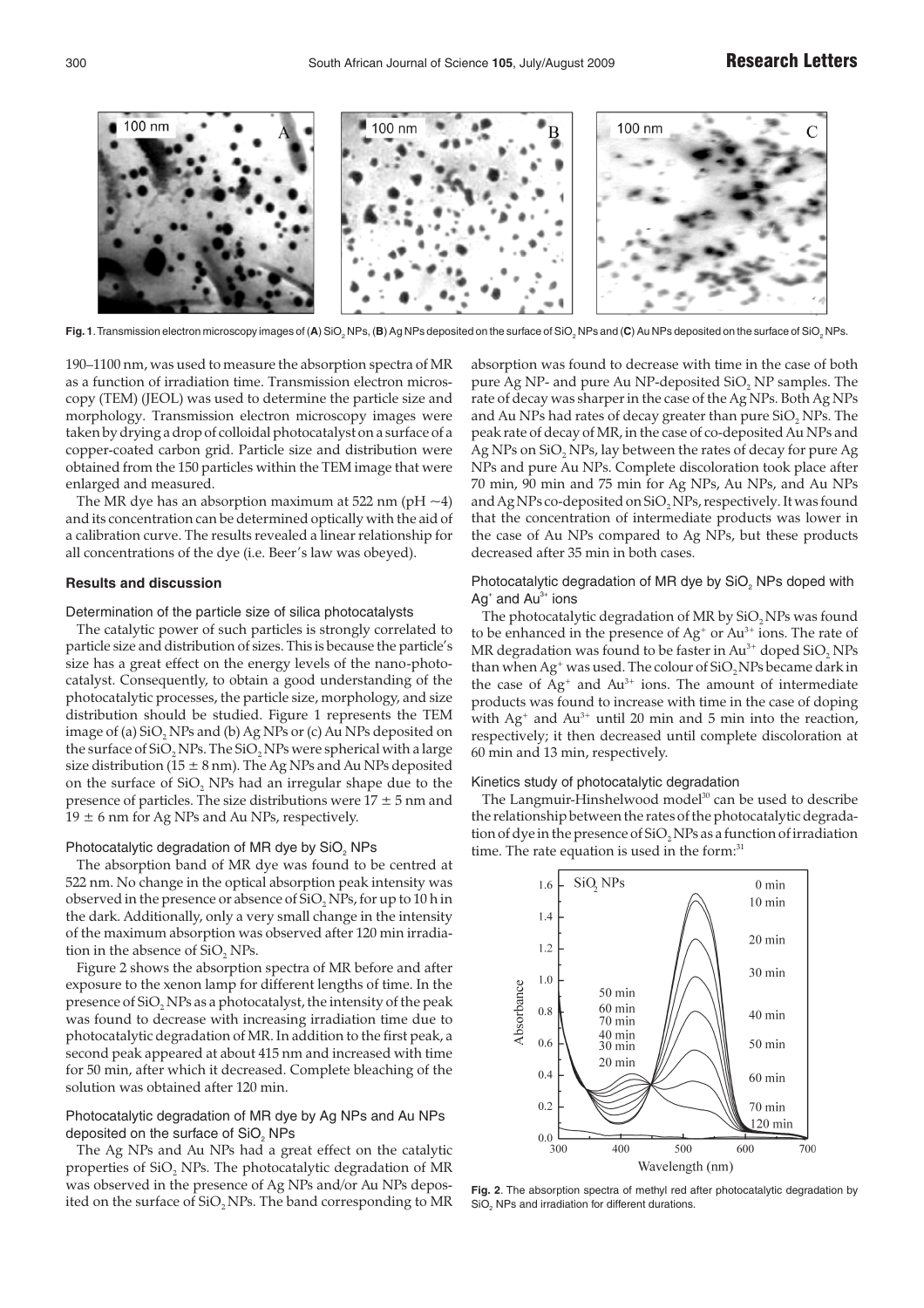$$
\frac{-dC}{dt} = \frac{k_{\text{L-H}} K_{\text{ad}} C}{1 + K_{\text{ad}} C} \,,\tag{1}
$$

where  $K_{ad}$  is the adsorption coefficient of the reactant on  $SiO<sub>2</sub>$ ,  $k_{L+H}$  is the reaction rate constant and *C* is the concentration at any time  $t$ . The values of  $k_{\text{L-H}}$  and  $K_{\text{ad}}$  are used to explain the effect of light intensity on the equilibrium constant for the fast adsorption-desorption processes between the surface monolayer at  $SiO<sub>2</sub>$  and the bulk solution. Then, by integration of Equation 1:

$$
Ln\left(\frac{C_0}{C}\right) = K(C - C_0) + k_{L-H}K_{ad}t \t\t(2)
$$

where  $C_0$  is the initial concentration.

For pseudo-first-order reaction  $K_{ad}C$  is very small compared to 1 in the denominator of Equation 1, so it is simplified and integrated to be:

$$
Ln\left(\frac{C_0}{C}\right) = k_{L-H}K_{ad}t = kt \t{,}
$$
\t(3)

where  $k = k_{L-H} K_{ad}$  is the pseudo-first-order reaction rate constant, and the half-life time  $t_{(1/2)}$  can be calculated using the following expression:

$$
t_{1/2} = \frac{0.693}{k} \,. \tag{4}
$$

Plotting the natural logarithm of the ratio between the original concentration of MR and the concentration after photocatalytic degradation ( $Ln(C_0/C)$  versus the corresponding irradiation time (min) yields a linear relationship as shown in Fig. 3. Therefore, the photocatalytic degradation reaction of MR by  $SiO<sub>2</sub>NPs$ belongs to the pseudo-first-order reaction kinetics. The rate constant is the slope of the straight line in Fig. 3. Equation 4 was used to calculate the half-life time for the photocatalytic degradation of MR by SiO<sub>2</sub> NPs, SiO<sub>2</sub> NPs doped with Ag<sup>+</sup> ions, SiO<sub>2</sub> NPs doped with  $Au^{3+}$  ions, and Ag NPs (and/or) Au NPs deposited on the surface of  $SiO<sub>2</sub>$  NPs. These values are summarised in Table 1.

**Table 1**.The rate constant and half-life time of photocatalytic degradation of methyl red

| Catalyst                                     | Rate constant<br>(min) | Half-life time<br>$(min^{-1})$ |
|----------------------------------------------|------------------------|--------------------------------|
| Au <sup>3+</sup> -doped SiO <sub>2</sub> NPs | 0.370                  | 1.9                            |
| Ag <sup>+</sup> -doped SiO <sub>2</sub> NPs  | 0.050                  | 13.9                           |
| Ag NP-deposited SiO, NPs                     | 0.046                  | 15.1                           |
| Au NP- and Ag NP-deposited SiO, NPs          | 0.037                  | 18.7                           |
| Au NP-deposited SiO, NPs                     | 0.032                  | 21.7                           |
| SiO, NPs                                     | 0.020                  | 34.6                           |

# The mechanism for photocatalytic degradation of MR dye

Jiang *et al.*<sup>32</sup> studied the negative shift in the X-ray photoelectron spectra of SiO<sub>2</sub> NPs coated with Ag NPs compared to pure SiO<sub>2</sub> NPs and reported that this shift could be attributed to the electron transfer between Ag NPs and SiO<sub>2</sub> NPs. Moreover, SiO<sub>2</sub> NPs were found to be photoexcited under UV irradiation and showed an absorption band at  $\sim$ 309 nm, which was attributed to the charge transfer from the bonding orbital of Si–O to the 2*p* nonbonding orbital of non-bridging oxygen.<sup>33</sup>

When a photon of UV light strikes the  $SiO<sub>2</sub>$  surface, an electron from its valence band (vb) jumps to the conduction band (cb) leaving behind a positively charged hole ( $h_{\text{vb}}^{\dagger}$ ). The negative charge is increased in the conduction band ( $e_{cb}^-$ ) and photocatalytic active centres are formed on the surface of SiO<sub>2</sub> NPs (as proven from the photoluminescence measurements)<sup>20</sup> according to Equation 5:

$$
SiO2 + hv \rightarrow ecb- + hvb+.
$$
 (5)



**Fig. 3**. The logarithm of the ratio between the original concentration of dye and the concentration after photocatalytic degradation by  $\text{SiO}_2$  NPs,  $\text{SiO}_2$  NPs doped with Ag<sup>+</sup> ions, SiO<sub>2</sub> NPs doped with Au<sup>3+</sup> ions, and Ag NPs and/or Au NPs deposited on the surface of SiO<sub>2</sub> NPs ( $Ln(C_0/C)$ ) versus the corresponding irradiation duration (min).

The valence band holes react with the chemisorbed H<sub>2</sub>O molecules to form reactive species such as · OH radicals, which subsequently react with dye molecules to cause their complete degradation.

$$
(\mathrm{H}_{2}\mathrm{O} \rightarrow \mathrm{H}^{+} + \mathrm{OH}^{-}) + h_{\mathrm{vb}}^{+} \rightarrow \mathrm{H}^{+} + {}^{*}\mathrm{OH} . \tag{6}
$$

Alternatively,  $e_{\rm cb}^-$  and  $h_{\rm vb}^+$  can recombine on the surface of the particle within a few nanoseconds and the resulting energy is dissipated as heat. Furthermore, the  $e_{cb}^-$  and the  $h_{vb}^+$  can be trapped in surface states where they may react with species adsorbed or close to the surface of the particle. The  $e_{\rm cb}^-$  can react with an acceptor, such as dissolved  $O<sub>2</sub>$ , which consequently is transformed into a super oxide radical anion  $(O_2^{\bullet})$  which leads to the formation of additional  $HO_2^*$  in Equation 7.

$$
\mathcal{O}_2 + e_{cb}^- \rightarrow \mathcal{O}_2^{\bullet} + (\mathcal{H}^+ + \mathcal{O}\mathcal{H}) \rightarrow \mathcal{HO}_2^{\bullet} + \mathcal{O}\mathcal{H} \,. \tag{7}
$$

On the other hand,  $h_{\rm vb}^*$ , could interact with donors, such as <sup>-</sup>OH and <sup>'</sup>O<sub>2</sub>H, to form 'OH radicals. These radicals also attack the MR in the following manner:

$$
HO_2^{\star} + \text{OH} + h_{\text{vb}}^{\star} \to \text{'OH} \,. \tag{8}
$$

The main factor affecting the efficiency of  $SiO<sub>2</sub>$  NPs is the amount of· OH radicals as described above. Therefore, any factor that supports the generation of · OH radicals will enhance the rate of photocatalytic degradation of MR. When  $Au^{3+}$  or  $Ag^+$  ions are present during the reaction, they are absorbed on the surface of  $SiO<sub>2</sub>$  NPs and then combine with the electrons in the conduction band of  $SiO<sub>2</sub>$  NPs to form the corresponding metal (Equation 9). These ions reduce the recombination of charges ( $h_{\text{vb}}^{+}$  and  $e_{cb}^-$ ) and favour the formation of `OH radicals.<sup>34</sup> The enhancing effect of  $Au^{3+}$  and  $Ag^+$  may be explained by their ability to trap electrons and generate holes so they act as electron scavengers.<sup>35</sup>

$$
e_{cb}^- + (\text{Au}^{3+}, \text{Ag}^+, \text{or H}^+) \rightarrow (\text{Au}^0, \text{Ag}^0, \text{or H}_2 \uparrow)
$$
 (9)

The mechanism of photocatalytic degradation of MR by the surface of SiO<sub>2</sub> NPs loaded with Ag NPs, Au NPs, or both Au and Ag NPs could be controlled by the deposited nanoparticles because of their effect on the electron-hole recombination process.36 The major role of the deposited surface particles is the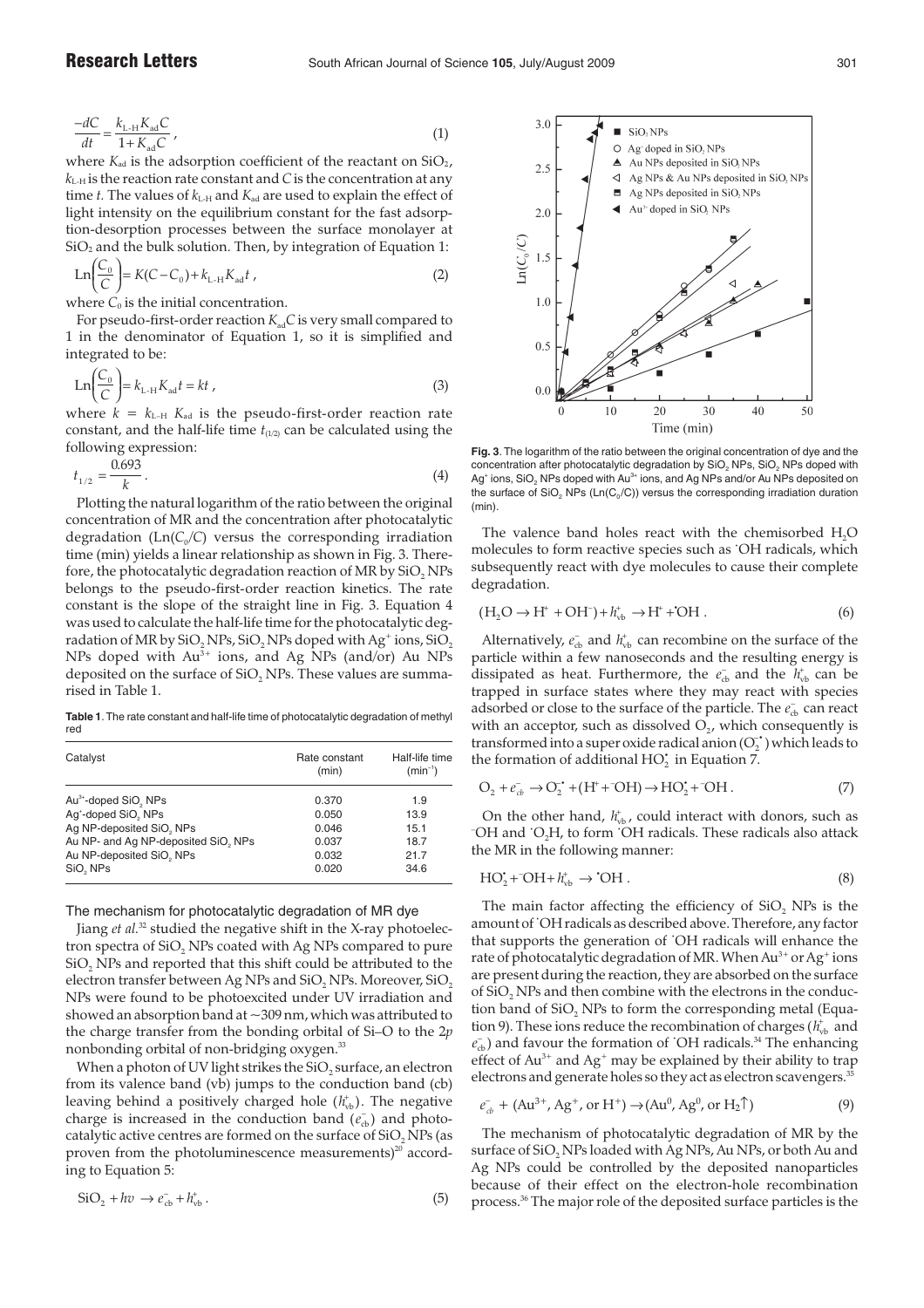

Fig. 4. Mechanism of the possible routes of the photocatalytic degradation of MR by SiO<sub>2</sub> NPs, SiO<sub>2</sub> NPs doped with Ag<sup>+</sup> or Au<sup>3+</sup> ions, and Ag NPs and/or Au NPs deposited on the surface of SiO<sub>2</sub> NPs.

consumption of electrons and passing of those electrons to H+ ions or to  $O<sub>2</sub>$ . The retardation of the electron-hole recombination will increase the photocatalytic efficiency of the SiO<sub>2</sub> NPs photocatalysts and, consequently, accelerate hydroxyl radical formation which will enhance the rate of MR degradation, $37,38$ Equations 10–12:

$$
\text{Ag or Au} + e_{cb}^{-} \rightarrow \text{Ag}(e_{cb}^{-}) \text{ or Au}(e_{cb}^{-})
$$
\n
$$
\tag{10}
$$

$$
Ag(e_{cb}^-) \text{ or } Au(e_{cb}^-)+H^+ \to Ag \text{ or } Au+H_2 \tag{11}
$$

$$
Ag(e_{cb}^-) \text{ or } Au(e_{cb}^-)+O_2 \rightarrow Ag \text{ or } (12)
$$

$$
Au + O_2^{\bullet} + (H^+ + ^\circ OH) \rightarrow HO_2^{\bullet} + ^\circ OH.
$$

The mentioned mechanism accorded well with the experimental results. The most efficient catalyst was  $SiO<sub>2</sub>$  NPs doped with Au<sup>3+</sup> ions, because each Au<sup>3+</sup> ion can consume three *e*<sub>∞</sub> and generate three · OH ions which are responsible for degradation of the dye. The  $SiO<sub>2</sub>NPs$  doped with  $Ag<sup>+</sup>$  ions were less efficient due to the generation of only one OH by each Ag<sup>+</sup> ion.

Au NPs or Ag NPs deposited on the surface of  $SiO<sub>2</sub>$  NPs act as electron–hole separation centres.<sup>39,40</sup> Thermodynamically, the electron transfer from the  $SiO<sub>2</sub>$  NP conduction band to the conduction band of the metal NPs, at the interface, occurs because the Fermi level of  $SiO<sub>2</sub>$  is higher than that of Au NPs or Ag NPs.<sup>41</sup> Consequently, a Schottky barrier at the Au NPs or Ag NPs  $SiO<sub>2</sub>$  NPs contact region is formed, which improves the charge separation and enhances the photocatalytic activity of SiO<sub>2</sub>. The energy difference between the valence and conduction bands of Au NPs is lower than that of Ag NPs. This allows Ag NPs to increase the activity of SiO, NPs more than do Au NPs.

The hydroxide attack might be responsible for the discoloration mechanism of the MR dye, as summarised in the schematic diagram (Fig. 4). Including the proposed steps, the hydroxide radical is assumed to interact with MR or the intermediate photoproducts as follows: first the · OH attacks MR which leads to formation of a dehydrogenated radical (intermediate 2). From this point, intermediate 2 can either undergo ring opening or